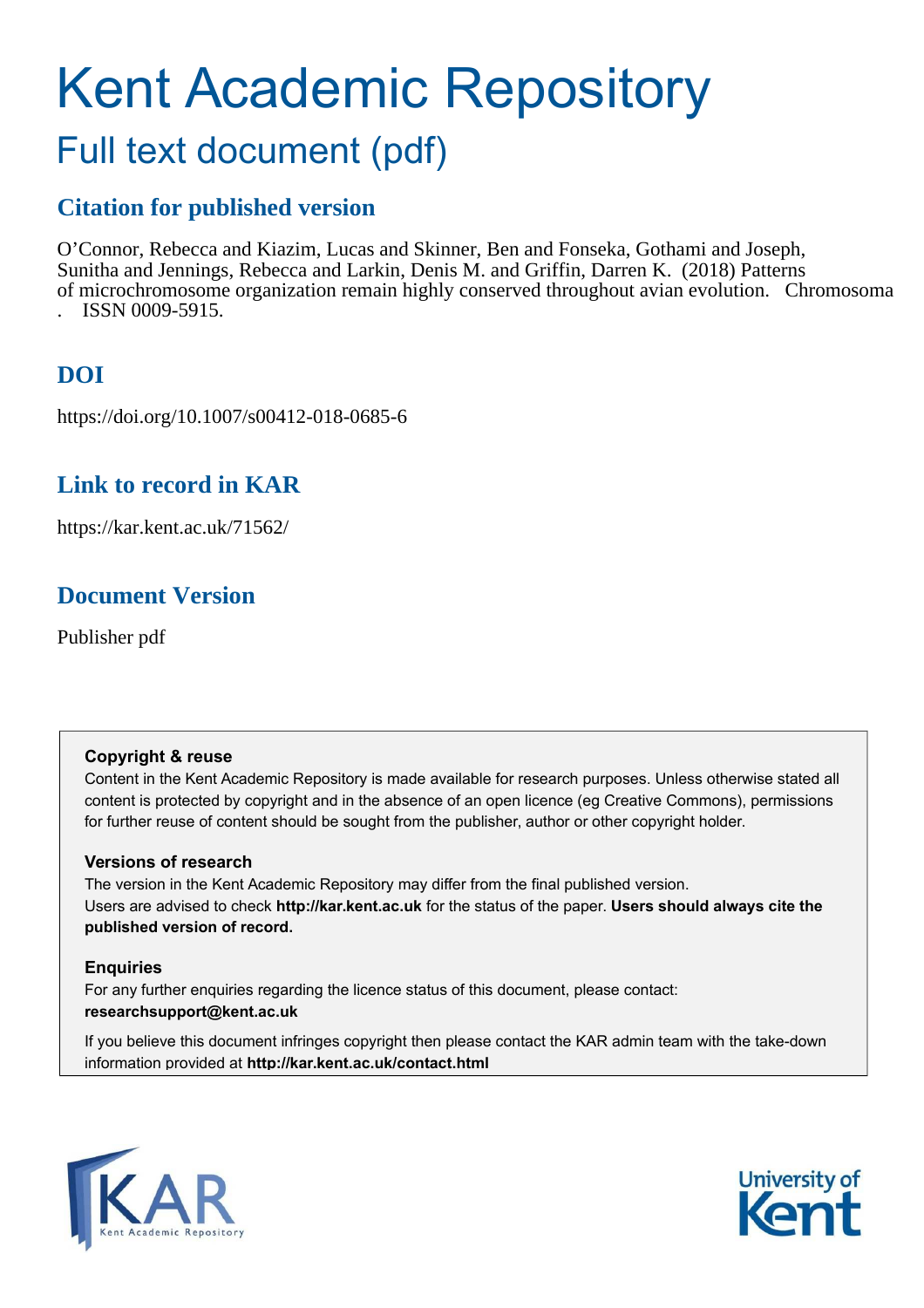ORIGINAL ARTICLE



# Patterns of microchromosome organization remain highly conserved throughout avian evolution

Rebecca E. O'Connor $1$   $\bullet$   $\cdot$  Lucas Kiazim  $^1$   $\cdot$  Ben Skinner  $^2$   $\cdot$  Gothami Fonseka  $^3$   $\cdot$  Sunitha Joseph  $^1$   $\cdot$  Rebecca Jennings  $^1$   $\cdot$ Denis M. Larkin<sup>4</sup> · Darren K. Griffin<sup>1</sup>

Received: 10 September 2018 / Revised: 31 October 2018 /Accepted: 5 November 2018 C The Author(s) 2018

#### Abstract

The structure and organization of a species genome at a karyotypic level, and in interphase nuclei, have broad functional significance. Although regular sized chromosomes are studied extensively in this regard, microchromosomes, which are present in many terrestrial vertebrates, remain poorly explored. Birds have more cytologically indistinguishable microchromosomes (~ 30 pairs) than other vertebrates; however, the degree to which genome organization patterns at a karyotypic and interphase level differ between species is unknown. In species where microchromosomes have fused to other chromosomes, they retain genomic features such as gene density and GC content; however, the extent to which they retain a central nuclear position has not been investigated. In studying 22 avian species from 10 orders, we established that, other than in species where microchromosomal fusion is obvious (Falconiformes and Psittaciformes), there was no evidence of microchromosomal rearrangement, suggesting an evolutionarily stable avian genome (karyotypic) organization. Moreover, in species where microchromosomal fusion has occurred, they retain a central nuclear location, suggesting that the nuclear position of microchromosomes is a function of their genomic features rather than their physical size.

Keywords Microchromosome . Evolution . Avian . Genome . Conservation

### Introduction

The gross structure and organization of the genome of any individual species (both at a karyotypic level and in interphase nuclei) have broad functional significance. Specifically, the number and shape of chromosomes as well as the order of genes

Denis M. Larkin and Darren K. Griffin are joint last authors.

Electronic supplementary material The online version of this article (<https://doi.org/10.1007/s00412-018-0685-6>) contains supplementary material, which is available to authorized users.

 $\boxtimes$  Rebecca E. O'Connor [r.o'connor@kent.ac.uk](mailto:r.o)

- 1 School of Biosciences, University of Kent, Canterbury CT2 7NJ, UK
- <sup>2</sup> Department of Pathology, Cambridge University, Cambridge CB2 1QP, UK
- <sup>3</sup> Cytocell Ltd, 3-4 Technopark Newmarket Road Cambridge, Cambridge CB5 8PB, UK
- <sup>4</sup> Department of Comparative Biomedical Sciences, Royal Veterinary College, University of London, London NW1 0TU, UK

thereon can have an impact on the evolution, variation and phenotype of that species. In this regard, microchromosomes, present in many terrestrial vertebrates (but not mammals nor crocodilians), remain largely uncharacterized. Birds have a highly distinctive, 'signature' avian genome structure (karyotype) which is typically divided into  $\sim 10$  macrochromosomes and  $\sim$  30 evenly sized, morphologically indistinguishable microchromosomes (Christidis [1990](#page-7-0); Masabanda et al. [2004](#page-8-0); Griffin et al. [2007\)](#page-7-0). The number and morphological similarity of avian microchromosomes are near-unique in nature, and they are impossible to distinguish using classical cytogenetic approaches. In fact, to date, although around 1000 karyotypes have been published for birds (a phylogenetic class that with  $\sim$  10,500 extant species), these are all partial, with only 5–10 pairs of chromosomes readily identifiable. Nonetheless, this apparent degree of stability across a group with enormous phenotypic diversity is, at best, only inferred through a comparison of chromosome number from one bird to another. Exceptions to this rule include the Falconiformes (falcons) and the Psittaciformes (parrots), both of which have reduced diploid numbers relative to the norm, along with fewer microchromosomes. While this suggests evidence of chromosomal fusion (Nishida-Umehara et al. [2007;](#page-8-0)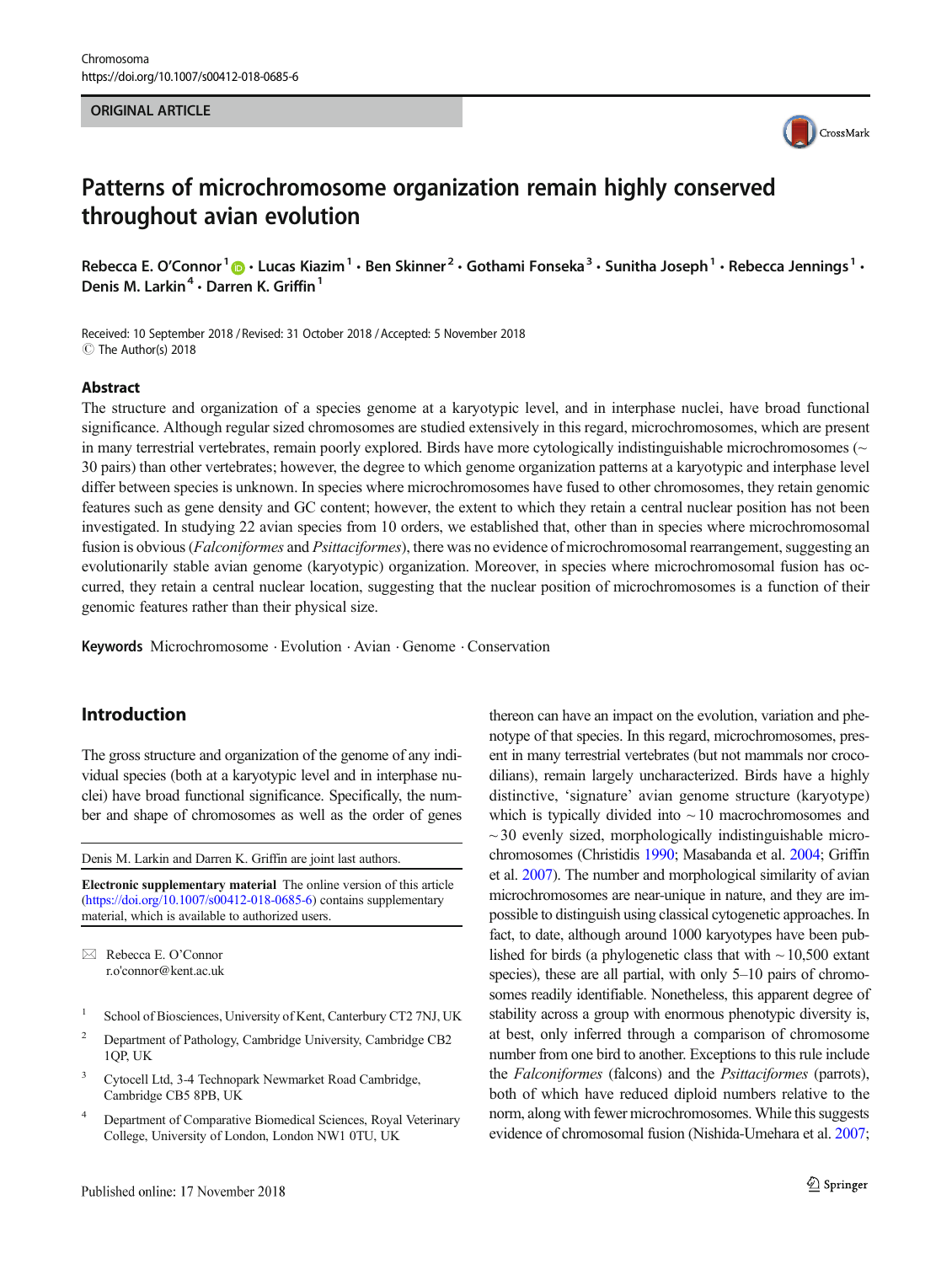Nanda et al. [2007](#page-8-0)), the nature of these fusions is only recently being uncovered. Comparative genomics of avian macrochromosomes (up to chromosome 9) has been refined beyond karyotyping through the development of chromosome paints derived from amplification and fluorescence labelling of chicken macrochromosomes isolated by flow-cytometry (Griffin et al. [1999](#page-7-0)). Cross-species analysis on over 70 avian species from 15 different orders has revealed a remarkable lack of intermacrochromosomal rearrangements. Some success has been achieved using microchromosomal paints (Lithgow et al. [2014](#page-8-0)), but this is limited to analysis of 'pooled' chromosomes (where each pool contains between 2 and 10 pairs of microchromosomes) due to the technical difficulties of separating individual microchromosomes by flow cytometry. A degree of success using a cross-species BAC (bacterial artificial chromosome) mapping approach has been reported, although until recently, this has been limited to closely related species, with 70% success rates reported using chicken BACs on turkey (Mealeagris gallopavo) (Griffin et al. [2008](#page-7-0)) reducing to 40– 50% when tested on duck (Anas platyrynchos) (Fillon et al. [2007;](#page-7-0) Skinner et al. [2009\)](#page-8-0). Investigation of the microchromosomes of the chicken and the zebra finch using a BAC mapping approach has also been reported by Völker et al. [\(2010\)](#page-8-0), but this was achieved using the same specie hybridization with the comparative genomics performed in silico. As such, this approach can only be performed when both species have characterized BAC libraries, and even then, the very smallest microchromosomes (the so called 'D-group') have not been sequenced and would therefore not be amenable to this (to a BAC mapping) approach. We recently reported an approach to isolate BACs that hybridize in a universal manner across all bird species (Damas et al. [2017\)](#page-7-0); however, to date, this has only been applied to five species (Damas et al. [2017](#page-7-0); O'Connor et al. [2018b](#page-8-0)). To date, therefore, a meaningful comparative analysis of the majority of avian microchromosomes, in a range of species, has yet to be performed.

At a functional level, despite microchromosomes accounting for only 23% of the average avian genome size, they contain around 50% of genes and are thus highly GC-rich (average 48%) and gene-dense (McQueen et al. [1998](#page-8-0); Smith et al. [2000](#page-8-0); Habermann et al. [2001](#page-7-0); Burt [2002](#page-7-0); Warren et al. [2017\)](#page-8-0). In the chicken (the most characterized of avian species), macrochromosomes range in size from  $\sim$  23 to 200 Mb, but microchromosomes are, on average, only 12 Mb in length, the smallest being  $\sim$  3 Mb (Hillier et al. [2004](#page-7-0)). Microchromosomes have been demonstrated to have a significantly higher recombination rate than macrochromosomes (Hillier et al. [2004](#page-7-0); Backström et al. [2010\)](#page-7-0) and, in the interphase nucleus, they appear to cluster in a central position, with the macrochromosomes occupying the nuclear periphery (Habermann et al. [2001](#page-7-0); Federico et al. [2005](#page-7-0); Skinner et al. [2009](#page-8-0)). Whether this is a function of their small physical size, or the fact that microchromosomes have a greater gene density (thereby more able to access the transcriptional machinery), is still not clear. Skinner et al. [\(2009](#page-8-0)) attempted to address this statistically, analysing chicken chromosomes that were outliers to the 'small=more gene dense rule'. An alternative approach, however, is to analyse 'former' microchromosomes (i.e. those that have since fused in evolution to become part of a larger chromosome) such as those seen in Falconiformes (Damas et al. [2017;](#page-7-0) O'Connor et al. [2018b\)](#page-8-0), which largely retain their inherent microchromosomal properties such as gene density, GC content, and recombination rate (Hillier et al. [2004\)](#page-7-0).

Microchromosomes are thought to have originated  $\sim$ 400 mya (million year ago) in the ancestral vertebrate karyotype (Burt [2002\)](#page-7-0). Bioinformatic reconstructions demonstrated that avian microchromosomes corresponded directly with gnathostome ancestor protochromosomes (Nakatani et al. [2007\)](#page-8-0), suggesting that they have remained remarkably unchanged throughout evolution. Indeed, in a recent study, we suggested that the typical avian-like pattern became mostly established before birds and turtles diverged and was present in the theropod dinosaur lineage (O'Connor et al. [2018a\)](#page-8-0). However, the lack of cytogenetic tools to characterize the microchromosomes described has impeded confirmation of this by direct evidence. The purpose of this study was therefore to test the hypothesis that inter-microchromosomal rearrangement is a rare phenomenon in avian evolution, i.e. that the genomic structure (karyotype) is widely stable (unchanged) across most species. Further, we hypothesized that fused ancestral former microchromosomes occupy a central nuclear position i.e. that their nuclear organization is a function of their genomic properties, not their physical size.

#### Materials and methods

#### Cell culture and chromosome preparation

Chromosome preparations were established from fibroblast cell lines generated from collagenase treatment of tracheal tissue or from skin biopsies. Cells were cultured at 40 °C and  $5\%$  CO<sub>2</sub> in Alpha MEM (Fisher), supplemented with 10% foetal bovine serum (Gibco), 2% Pen-Strep (Sigma), and 1% L-glutamine (Sigma). Chromosome suspension preparation followed standard protocols: Briefly, mitostatic treatment with colcemid was performed at a final concentration of 5.0 μg/ml for 1 h at 37 °C, followed by 75 mM KCl hypotonic treatment for 20 min at 37 °C and fixation with 3:1 methanol/ acetic acid. The species tested are listed in Table 1 and illustrated in Fig. [2.](#page-4-0)

#### Selection and preparation of BAC clones for FISH

Two BACs, selected from chicken galgal4 assembly (Hillier et al. [2004\)](#page-7-0) and positioned as close as possible to each end of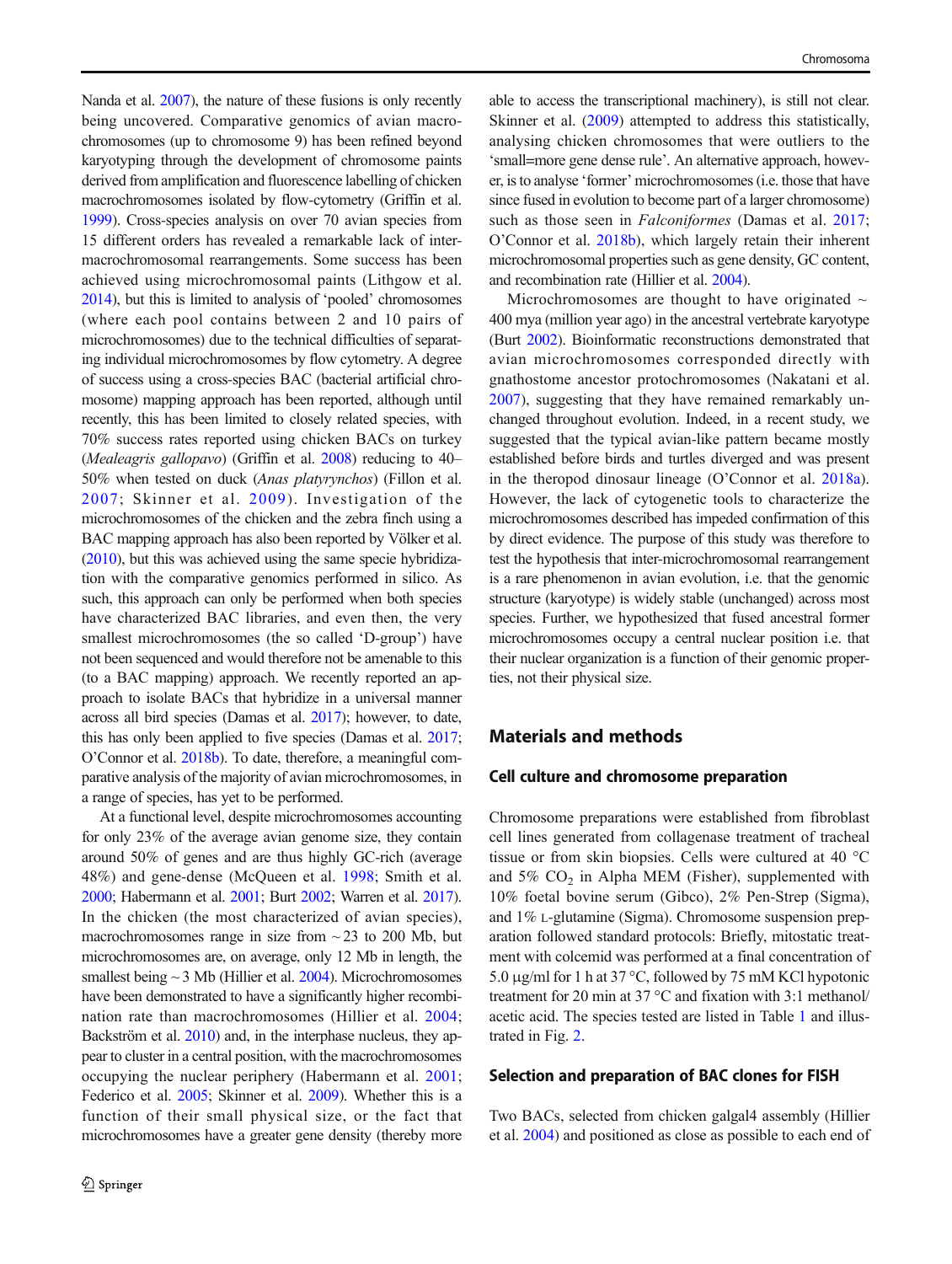<span id="page-3-0"></span>Table 1 List of all avian species tested with the complete panel of microchromosome BACs

| Order               | Common name            | Species name                | 2n |
|---------------------|------------------------|-----------------------------|----|
| Anseriformes        | Mallard                | Anas platyrhynchos          | 80 |
| Charadriiformes     | Eurasian woodcock      | Scolopax rusticola          | 96 |
| Columbiformes       | Rock dove              | Columba livia               | 80 |
| Columbiformes       | Eurasian collared dove | Streptopelia decaocto       | 76 |
| Falconiformes       | Peregrine falcon       | Falco peregrinus            | 50 |
| Falconiformes       | Saker falcon           | Falco cherrug               | 52 |
| Falconiformes       | Gyrfalcon              | Falco rusticolus            | 52 |
| Galliformes         | Turkey                 | Meleagris gallopavo         | 80 |
| Galliformes         | Chinese quail          | Coturnix chinensis          | 78 |
| Galliformes         | Japanese quail         | Coturnix japonica           | 78 |
| Galliformes         | Guinea fowl            | Numida meleagris            | 78 |
| Galliformes         | Indian peafowl         | Pavo cristatus              | 78 |
| Galliformes         | Sand partridge         | Ammoperdix heyi             | 78 |
| <b>Otidiformes</b>  | Houbara bustard        | Chlamydotis undulata        | 76 |
| Passeriformes       | Common blackbird       | Turdus merula               | 80 |
| Passeriformes       | Atlantic canary        | Serinus canaria             | 80 |
| Passeriformes       | Zebra finch            | Taeniopygia guttata         | 80 |
| Psittaciformes      | Budgerigar             | Melopsittacus undulatus     | 62 |
| Psittaciformes      | Cockatiel              | Nymphicus hollandicus       | 72 |
| Psittaciformes      | Red-crowned parakeet   | Cyanoramphus novaezelandiae | 70 |
| <b>Strigiformes</b> | Pharaoh eagle-owl      | Bubo ascalaphus             | 72 |
| Struthioniformes    | Common ostrich         | Struthio camelus            | 80 |

the chromosome, were chosen for each available reference microchromosome (GGA10-28 with the exception of GGA16) from the universal avian zooFISH probe set developed in our previous study by Damas et al. [\(2017](#page-7-0)) (Table S1). BAC clone DNA was isolated using the Qiagen miniprep kit prior to amplification and direct labelling by nick translation. Probes were labeled with Texas red-12-dUTP (Invitrogen) and FITC-fluorescein-12-UTP (Roche) prior to purification with the Qiagen nucleotide removal kit.

#### FISH—metaphase analysis

Metaphase preparations were fixed to slides and dehydrated through an ethanol series (2 min each in  $2 \times$  SSC, 70%, 85%, and 100% ethanol at room temperature). Probes were mixed with COT-1 DNA (Insight Biotech) and air-dried on to Cytocell octochrome (eight-chamber) and multiprobe (24-chamber) devices. Probes were subsequently rehydrated in formamidebased hybridization buffer before being aligned to the corresponding glass slide with fixed chromosome suspension on a 37 °C hotplate. Probe and target DNA were simultaneously denatured for 2 min on a 75 °C hotplate prior to hybridization in a humidified chamber for 72 h at 37 °C. Slides were washed post-hybridization for 30 s in 2× SSC/0.05% Tween 20 at room temperature and counterstained using VECTASHIELD antifade medium with DAPI (Vector Labs). Images were captured using an Olympus BX61 epifluorescence microscope with cooled CCD camera and SmartCapture (Digital Scientific UK) system. In order to exclude the possibility that there were any fusions or fissions between microchromosomes, a BAC from each microchromosome was tested with a BAC from all other remaining microchromosomes i.e. a BAC for GGA10 was tested individually with the entire set from GGA11 to GGA28.

#### FISH—nuclear organization analysis

Selected BAC clones were pooled to maximize signal intensity in interphase nuclei (listed in Table 2). FISH and microscopy were performed as described for metaphase analysis but with single glass slides rather than multiple hybridization tools. Chromosome positioning was analysed using the ImageJ plugin Nuclear Morphology Analysis version 1.13.5 [\(https://bitbucket.](https://bitbucket.org/bmskinner/nuclear_morphology/wiki/Home) [org/bmskinner/nuclear\\_morphology/wiki/Home\)](https://bitbucket.org/bmskinner/nuclear_morphology/wiki/Home). At least 75 different nuclei were analysed for each chromosome. The positions of chromosome territories within the nucleus were assessed by measuring the proportions of FISH signal within concentric shells as previously described (Skinner et al. [2009\)](#page-8-0). Signals were tested for significantly different distribution to a random pattern using a chi-square test. In addition, for each chromosome, images from the 'unfused' species were pooled for shell analysis. Chi-square tests were performed between the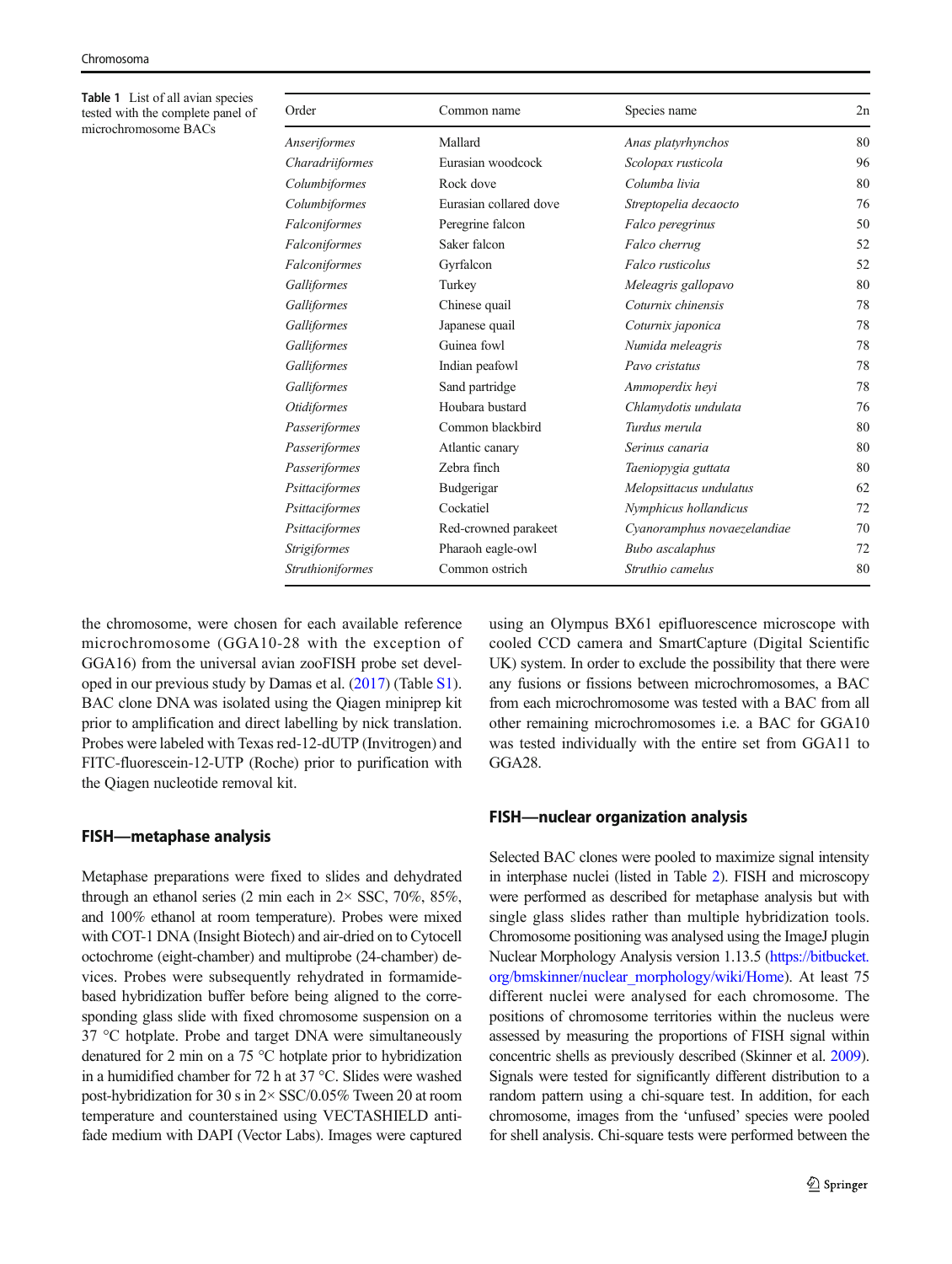<span id="page-4-0"></span>Table 2 BAC combinations used to create probes for nuclear organization analysis, where set one corresponds to a fused microchromosome in falcons and set two corresponds to a fused microchromosome in budgerigar (position of the clones is listed in Table S1)

| Probe set                           | BAC clone name                               | GGA Chr |
|-------------------------------------|----------------------------------------------|---------|
| Set one (fused micro in falcons)    | CH261-10F1<br>TGMCBA-356O18                  | 19      |
|                                     | CH <sub>261-50</sub> H <sub>12</sub>         |         |
| Set two (fused micro in budgerigar) | CH261-42P16<br>TGMCBA-197G19<br>TGMCBA-37515 | 17      |

'fused' and unfused groups, with Bonferroni correction for multiple testing.

### Results

#### Interchromosomal microchromosome organization

Results showed no evidence of inter-microchromosomal rearrangement in any of the orders analysed except Falconiformes and Psittaciformes. That is, clear punctate signals were achieved for all species with the exception of BACs for chicken chromosome 25 which did not hybridize on the zebra finch, blackbird and the canary. In addition, even in Falconiformes and Psittaciformes, chromosomes 22, 24, 25, 26 and 27 (numbers of chicken orthologues used for reference) appeared as similarly sized, entire microchromosomes. Examples are demonstrated in Fig. 1 for chromosome 24 in four species. In other words, the Galliformes, Anseriformes, Charadriiformes, Columbiformes, Otidiformes, Passeriformes, Strigiformes and the Struthioniformes all display the ancestral microchromosomal pattern. In fact, even in Scolopax rusticola, which exhibits an unusually high diploid number of 96, we do not find any evidence of microchromosomal fission, suggesting that in this case, the high diploid number is a result of macrochromosomal fission.

Among the *Psittaciformes*, interchromosomal rearrangements were detected for the homologs for GGA10, 11, and 14 in all three species tested (Fig. 2). The red-crowned parakeet (Cyanoramphus novaezelandiae), the cockatiel (Nymphicus hollandicus), and the budgerigar (Melopsittacus undulatus) exhibit a fusion of each of these homologs to macrochromosomes, as illustrated in Fig. [3](#page-5-0) where the homolog of GGA11 is shown fused to a macrochromosome in the cockatiel. The budgerigar also demonstrated fusions of GGA12, 13, and 17.

Among the *Falconiformes*, extensive rearrangement appears to have taken place with regions homologous to GGA microchromosomes 10, 12, 13, 14, 15, 17, 18, 19, 21, 23 and 28 fused to larger chromosomes. An example of which is illustrated in Fig. [4](#page-5-0) where GGA18 homologs are fused to a macrochromosome in the saker falcon. Lineage-specific rearrangements were apparent with no evidence of chicken chromosome homologs 15, 18, 19, 23 and 28 being rearranged in any of the other (non-falcon related) species tested. Interestingly, 15, 18 and 19 appear to have fused together as one chromosome (to chicken homolog 4) in all three falcon species tested, while 23 and 28 have both fused to the homolog of chicken chromosome 2. All of the falcon species tested (peregrine, gyr and saker) appear to exhibit the same pattern of rearrangement (with the exception of peregrine chromosome 1) suggesting that the pattern was present in the ancestral falcon lineage. In addition, there appears to be no interchromosomal rearrangement between each pair of BACs tested, suggesting that, despite a fusion event occurring, these regions of DNA are highly conserved and not prone to breakage.

#### Nuclear organization

We tested the hypothesis that the fusion of a microchromosome to a macrochomosome would cause the microchromosome territory to become more peripheral (i.e. that the position is driven by chromosome size, rather than sequence composition). Analysis suggests that genomic regions that were, ancestrally, microchromosomes occupy a central nuclear position. That is, when pooling BAC clones for macro and microchromosomes as detailed in Table [2](#page-3-0), and hybridizing them to chicken (representing the unfused ancestral state), budgie (representing fusion of GGA3 and GGA17 and peregrine falcon (representing fusion of GGA4q and GGA19), and ostrich (representing a distant relative with the unfused ancestral state) patterns rarely differed regardless of whether the microchromosome was attached to a larger chromosome or not. We grouped the images for each chromosome (an example of which is demonstrated in Fig. [5](#page-5-0)) into fused and unfused pools, and tested for differences in distribution using a chi-square test. For GGA19, we find no significant difference  $(p = 0.82)$  between groups. For GGA17, there is a significant difference  $(p = 0.0077)$ ; the fused signal is more internal than the unfused signal, allowing us to reject the hypothesis that fusion of microchromosomes to macrochromosomes causes the microchromosome territory to migrate to a more peripheral location as demonstrated in Fig. [6](#page-5-0).

The total nuclei with signals in the combined dataset are: Peregrine Falcon chr17 set 178.

Peregrine Falcon chr19 set 189.

Chicken chr17 set 162.

Chicken chr19 set 183.

Budgerigar chr17 set 178.

Budgerigar chr19 set 110.

- Ostrich chr17 set 178.
- Ostrich chr19 set 159.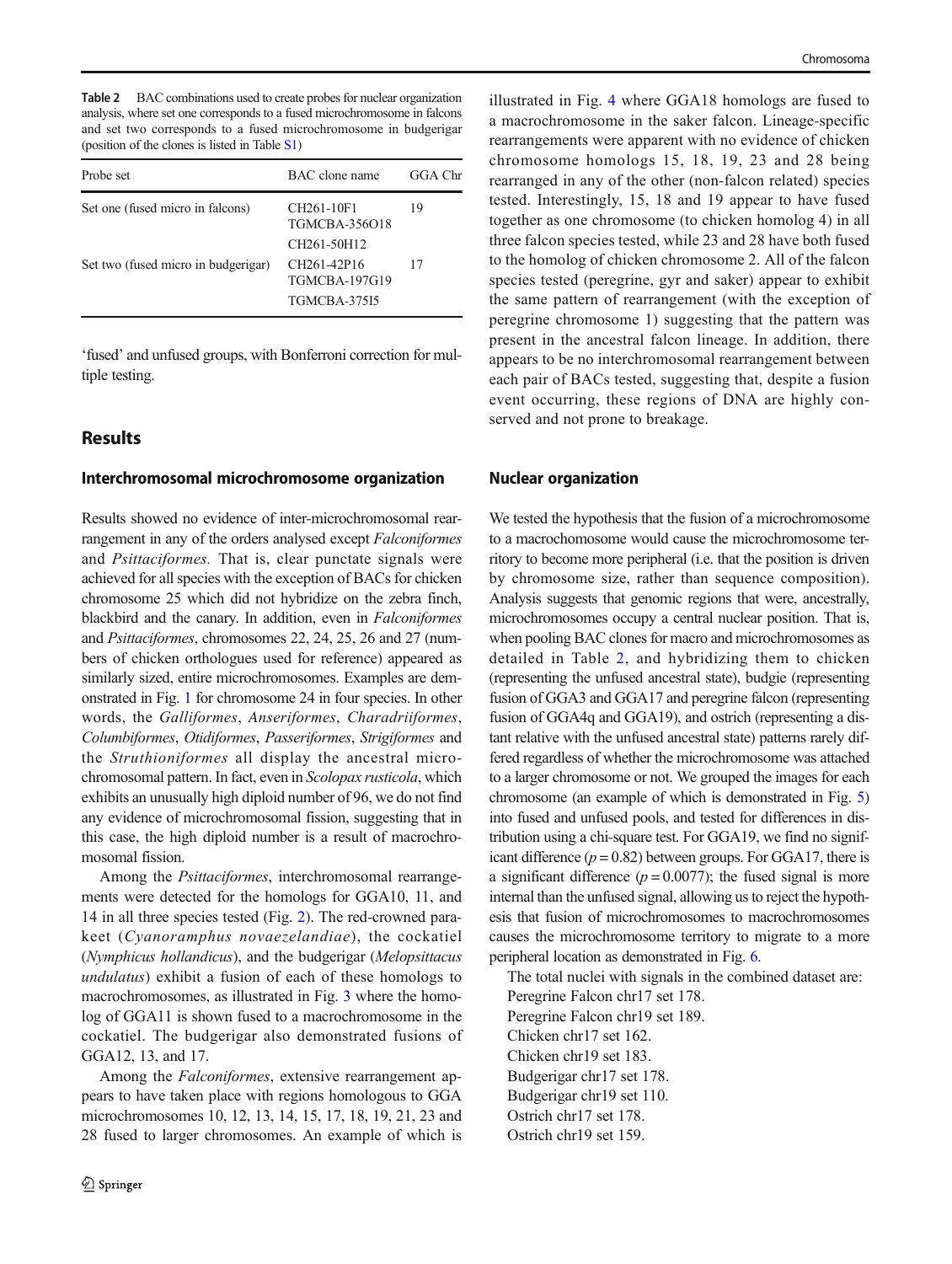<span id="page-5-0"></span>

(a) Coturnix japonica (Japanese quail) with magnified region demonstrating FITC and Texas Red signals



(b) Melopsittacus undulatus (Budgerigar) with magnified region demonstrating FITC and Texas Red signals



(C) Numidea meleagris (Guinea fowl) with magnified region demonstrating FITC and Texas Red signals

Fig. 1 Probes for chicken chromosome 24 (CH261-103F4 FITC and CH261-65O4 Texas Red) tested on multiple avian species revealing no evidence of change from the pattern evident in chicken. Scale bar 10 μm. (a) Coturnix japonica (Japanese quail) with magnified region demonstrating FITC and Texas Red signals. (b) Melopsittacus



(d) Cyanoramphus novaezelandiae (Red-crowned parakeet) with magnified region demonstrating FITC and Texas Red signals

undulatus (Budgerigar) with magnified region demonstrating FITC and Texas Red signals. (c) Numida meleagris (Guinea fowl) with magnified region demonstrating FITC and Texas Red signals. (d) Cyanoramphus novaezelandiae (Red-crowned parakeet) with magnified region demonstrating FITC and Texas Red signals



Fig. 2 Tree (based on Jarvis et al. (2014) illustrating the lack of interchromosomal rearrangement of the microchromosomes. No interchromosomal microchromosome fusions from the avian ancestor

unless otherwise stated (macrochromosomal fusions not listed). The overall pattern of microchromosome stability and rearrangement across the species is illustrated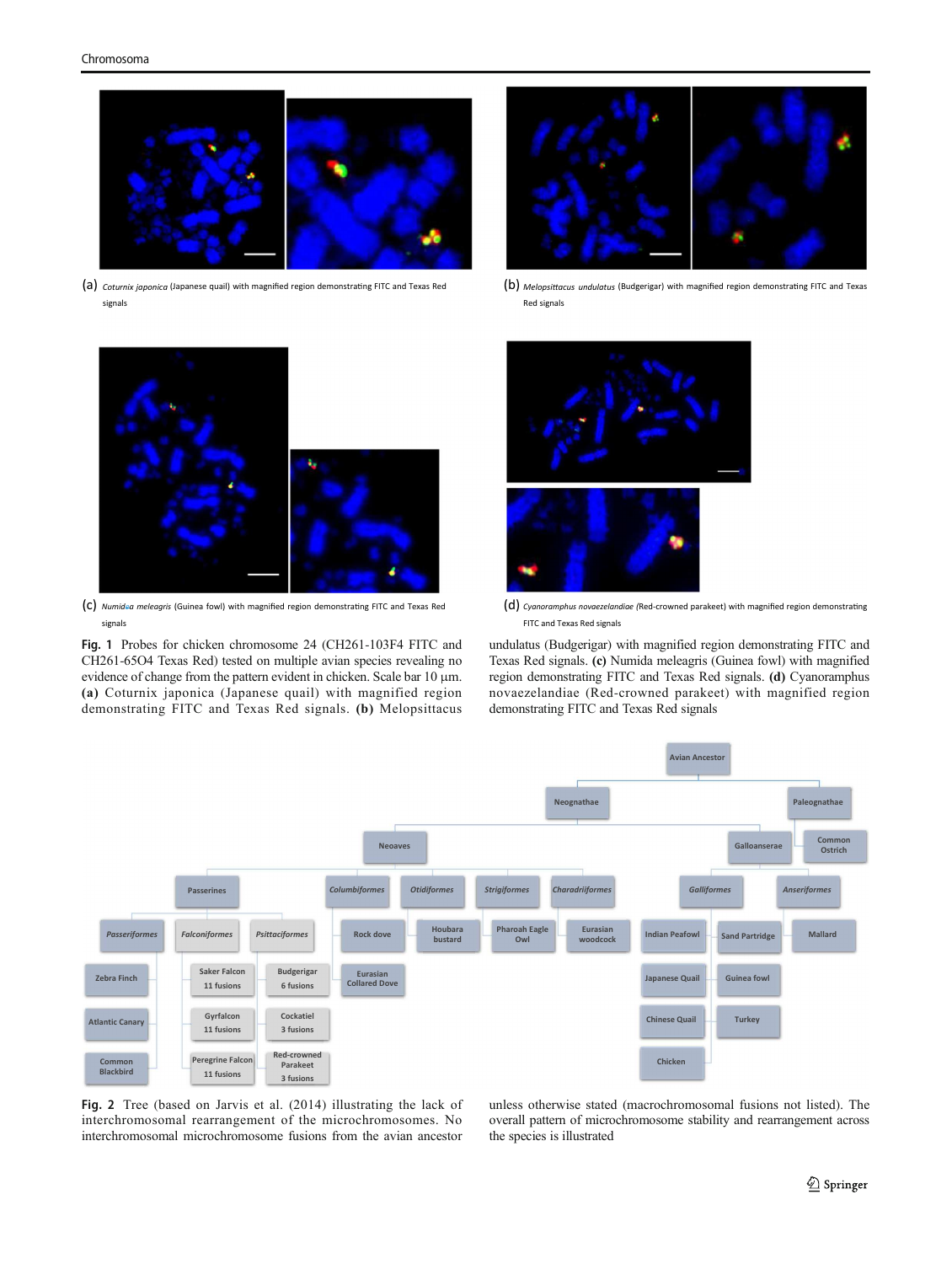

Fig. 3 Hybridization of GGA11 BACs (CH261-121N21-FITC and CH261-154H1-Texas red) to cockatiel (Nymphicus hollandicus) metaphases illustrating fusion of ancestral microchromosome to a macrochromosome, subsequently revealed to be the homolog of GGA1. Scale bar 10 μm

#### **Discussion**

Results presented here demonstrate that the extraordinary degree of genome stability evident in the macrochromsomes of birds also extends to the (previously intractable) microchromosomes, illustrating a hitherto undiscovered overall genome stability (i.e. consistency of karyotype) that is rarely seen in other classes. As demonstrated in Fig. [2](#page-4-0), our analysis of over 22 species across 10 avian orders reveals that 8 of the 10 orders demonstrate no change from the microchromosomal pattern seen in the chicken. Of the two orders where interchromosomal rearrangements had previously been identified using macrochromosome paints (Falconiformes and Psittaciformes



Fig. 4 Hybridization of GGA18 BACs (CH261-60N6-FITC and CH261- 72B18-Texas red) to saker falcon (Falco cherrug) metaphases illustrating fusion of ancestral microchromosome to a macrochromosome. Scale bar 10 μm



Fig. 5 Example image of pooled BACs for GGA19 hybridized to interphase nuclei of the peregrine falcon (Falco peregrinus). Scale bar 10 μm

(Nishida-Umehara et al. [2007](#page-8-0); Nanda et al. [2007](#page-8-0))), we have now been able to identify the ancestral microchromosomes involved in those rearrangements.

Of the avian species that exhibit microchromosomal rearrangements, the three representatives of the Falconiformes tested here (the saker, gyr and peregrine falcons) share the same pattern of fusion. This would suggest that the common ancestor of the falcons had the same karyotypic structure and that there has been little interchromosomal change since. Of the other highly rearranged order, the Psittaciformes, the



Fig. 6 Localization of chicken microchromosome 17 and 19 probes in the nucleus of peregrine falcon, chicken, budgerigar, and ostrich where 0 represents the most peripheral region and 4 the most central nuclear region. Bars shaded in gray represent the species that demonstrates a fused microchromosome to a macrochromosome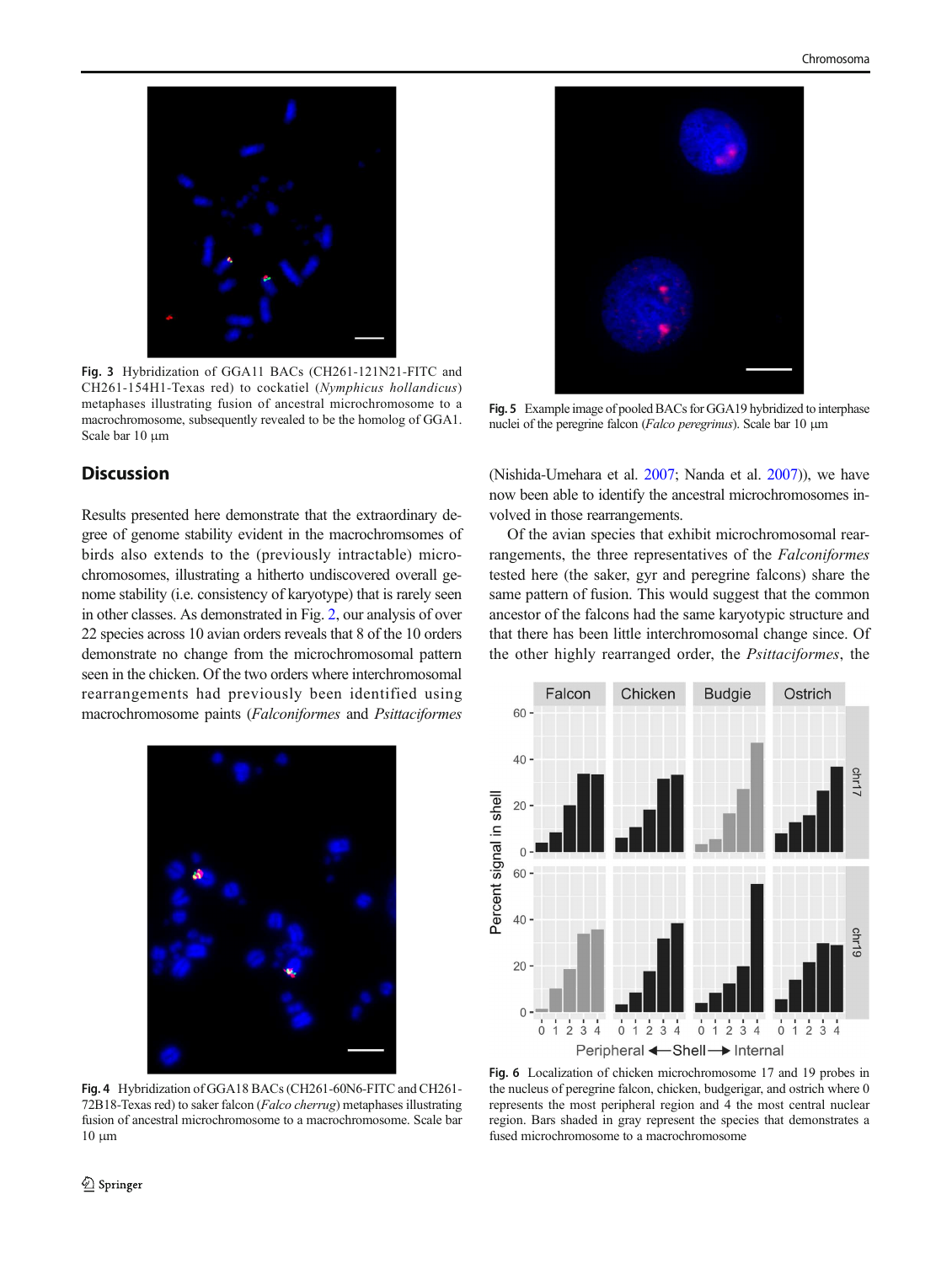<span id="page-7-0"></span>microchromosomal fusions exhibited in each of the species tested differ from one another, suggesting that karyotypic evolution has continued from their common ancestor and that there are species-specific rearrangements. However, in all of these cases, it appears that there is a pattern of microchromosomes remaining as discrete units even when fused into highly complex karyotypes. Interestingly, this same pattern is also evident in the chicken, where the p-arm of chromosome four is a microchromosome in most other species, whilst retaining its uniquely microchromosomal characteristics such as high GC and gene content (Hillier et al. 2004).

Even taking into account the lineage-specific rearrangements, there appear to be five microchromosomes that across all birds tested, remain as microchromosomes with no signs of apparent fusion. In the chicken, these are five of the smallest sequenced chromosomes (GGA22, 24, 25, 26, 27) with sizes ranging from 4 to 6.5 Mb. Further sequence analysis may reveal signature features of these chromosomes that indicate a biological reason as to why these chromosomes are left intact. If there is any correlation with the size of the chromosomes and their lack of interchromosomal rearrangement, then this would suggest that the very smallest D-group chicken microchromosomes (Masabanda et al. [2004](#page-8-0)) which do not to date have sequences associated with them are also less prone to chromosomal fusion.

#### Conservation of microchromosome synteny

The lack of interchromosomal rearrangement observed in this study either suggests an evolutionary advantage to retaining this signature avian configuration or else little opportunity for change. Evidence of a disproportionate amount of intrachromosomal change in pigeons (Damas et al. 2017) and Passerines (Skinner and Griffin [2011](#page-8-0); Romanov et al. [2014](#page-8-0); Zhang et al. [2014;](#page-8-0) Farré et al. 2016) suggests, however, that intrachromosomal change proceeds largely un-hindered and can accelerate in line with rapid speciation events. Indeed, the near absence of interchromosomal rearrangement is no barrier to diversity, and a direct correlation has been reported between the rates of speciation and intrachromosomal rearrangement (King 1995). There may even be an evolutionary advantage to maintaining a karyotypic structure formed of many compact, gene-rich microchromosomes (Romanov et al. [2014;](#page-8-0) O'Connor et al. [2018a\)](#page-8-0). Burt (2002) suggested that a higher recombination rate contributed to the unique genomic features seen in microchromosomes such as high GC content, low repeats and high gene density which subsequently led to the maintenance of the typical avian karyotype. We recently reported the first emergence of this karyotypic structure for > 250 million years, before the divergence of birds and turtles and probably present in many dinosaur groups (O'Connor et al. [2018a](#page-8-0)). Reasons for its long-lived success are in the realms of speculation but might be due its ability, facilitated by many chromosomes, including

microchromosomes with high recombination rates, to generate variation, which is thought to be the driver of natural selection. That is, a larger number of small chromosomes inherently generate variation through increased genetic recombination and increased random chromosome segregation. Variation, in turn, facilitates adaptation and may therefore have contributed to the wide phenotypic variation seen in birds and other dinosaurs.

#### Conservation of nuclear organization

Our results also demonstrate that the highly stable genome organization of microchromosomes and macrochromosomes seen at metaphase is perhaps even more conserved at interphase, with each ancestral microchromosome preferentially locating in the centre. Remarkably, these microchromosomes still maintain their central position in the nucleus even when recently fused to a larger chromosome (as in the falcons and parrots). Particular loci are known to remain in 'spatial synteny'; Véron et al. [\(2011](#page-8-0)) demonstrated that orthologous loci remained in three-dimensional proximity between human and mouse, despite the large karyotypic differences. Our results suggest the same to be true in birds.

This then raises the question of why does such nuclear organization persist, despite the karyotype being rearranged (and the microchromosomes now attached to larger ones)? The attachment of chromatin to the nuclear lamina is mediated, in mammals, by gene-poor, AT-rich elements known as Lamin Associated Domains (LADs) (Meuleman et al. [2013\)](#page-8-0). Since microchromosomes tend to be both gene-rich and ATpoor, they may lack the necessary motifs to bind lamin proteins no matter what the karyotypic configuration. It is possible therefore that these motifs subsequently accumulate on fused microchromosomes; however, we would expect pressures against this: The internal gene-dense microchromosomes could provide access to transcription factories (Sexton et al. [2007](#page-8-0)) and keep genes safely away from the silencing environment of peripheral heterochromatin (e.g. Finlan et al. 2008). It is also possible that the macrochromosomes lose their lamin attachments; however, this also seems unlikely; modeling of chromatin dynamics suggests that the entire nuclear organization can invert when this tethering is interrupted (Falk et al. 2018) and that heterochromatin toward the centre is a default state which must be interrupted to achieve the mammalian (and avian) organization. Some chromatin must therefore remain tethered to the nuclear periphery, implying that macrochromosomal sequence will also be conserved. We propose that this model of nuclear organization represents a genomic configuration that has existed since at least early vertebrate evolution, and perhaps before.

Particular sequences have been found that mediate the interaction of chromatin with the lamina in mouse embryonic fibroblasts, correlating with CTCF binding site enrichment and local H3K27me3 and H3K9me2/3 methylation state (Harr et al.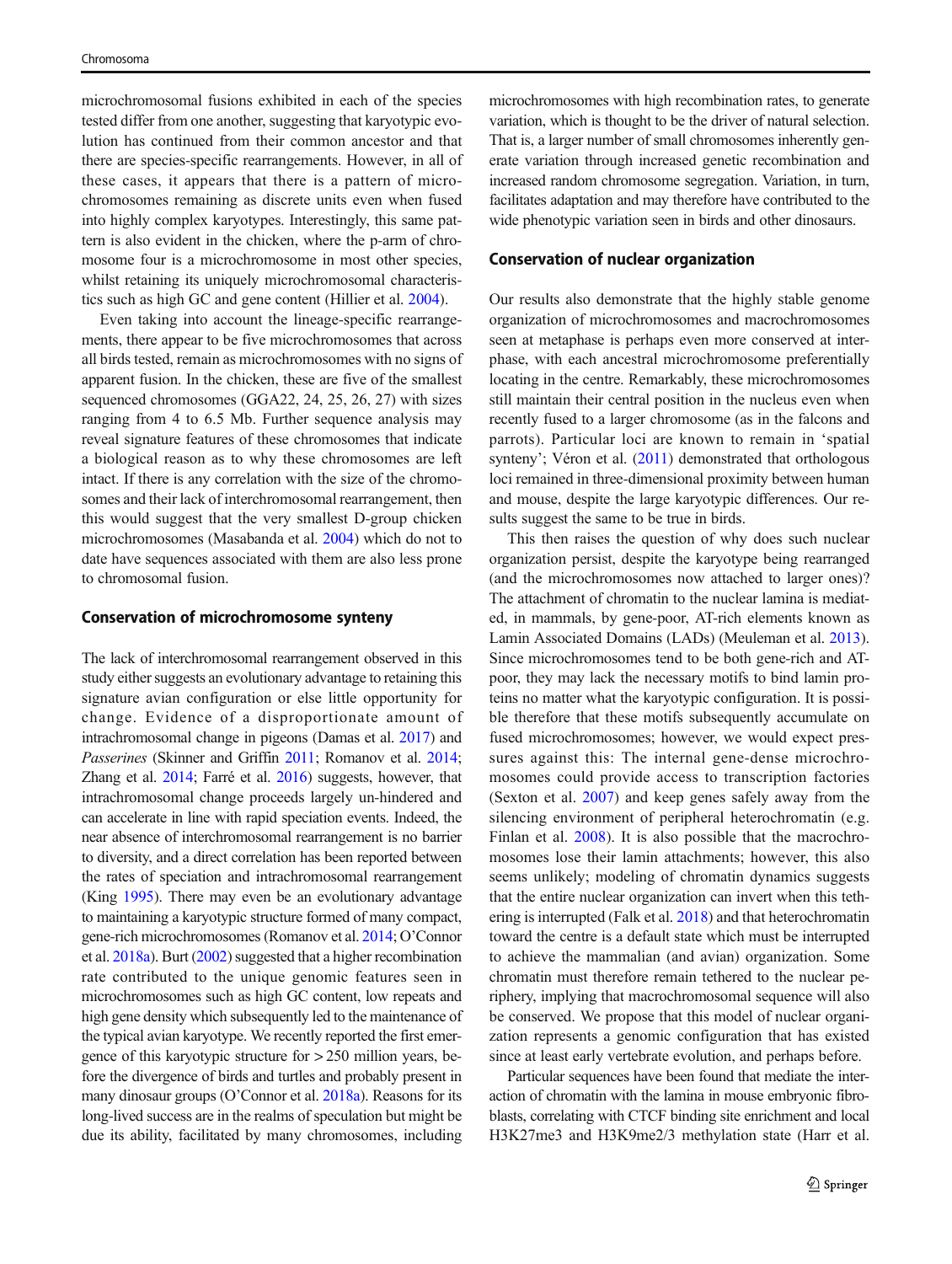<span id="page-8-0"></span>[2015](#page-7-0)). We expect that these features will show a conserved pattern in avian species also; CTCF enrichment has already been shown to correlate with the spatial organization of CpG islands in chicken lymphoid cells (Gushchanskaya et al. [2014](#page-7-0)). Furthermore, it should be noted that the probes used here were pooled BACs, not complete chromosome paints. If, as it seems, GC content and gene density is the driving factor for nuclear organization, we would expect a similar pattern at the subchromosomal level. That is, gene-dense regions of the chromosome should be more internal than gene-sparse regions of the chromosome. With the improvements to avian genome assemblies, we will soon be able to address these questions. As chromosome conformation data on birds accumulates, we predict that even in the most highly rearranged karyotypes, there will be a conserved proportion of sequence on the gene-poor chromosomes directing the overall architecture of the nucleus.

### **Conclusions**

The remarkable conservation of genome organization at a karyotypic level, and even more so at a nuclear level in birds (and possibly other dinosaurs (O'Connor et al. 2018a)) is a situation rarely reported in nature. It is certainly not the case in mammals, the most studied of clades, which display great variation in karyotypic and nuclear organization. Conservation for such a long time period implies evolutionary success, and we are aware of no other animal group for which this applies to such a degree.

Acknowledgements The authors would like to thank Fran Partridge and Mark Moreton of Animed Veterinary Centre, Whitstable, Kent, and the Central Veterinary Research Laboratory, Dubai, for providing samples.

Funding This research was funded by the Biotechnology and Biological Sciences Research Council [BB/K008226/1 to D.M.L, and BB/K008161/ 1 to D.K.G].

#### Compliance with ethical standards

Conflict of interest The authors declare that they have no competing **interests** 

Open Access This article is distributed under the terms of the Creative Commons Attribution 4.0 International License (http:// creativecommons.org/licenses/by/4.0/), which permits unrestricted use, distribution, and reproduction in any medium, provided you give appropriate credit to the original author(s) and the source, provide a link to the Creative Commons license, and indicate if changes were made.

#### References

Backström N, Forstmeier W, Schielzeth H et al (2010) The recombination landscape of the zebra finch Taeniopygia guttata genome. Genome Res 20:485–495. <https://doi.org/10.1101/gr.101410.109>

- Burt DW (2002) Origin and evolution of avian microchromosomes. Cytogenet Genome Res 96:97–112. [https://doi.org/10.1159/](https://doi.org/10.1159/000063018) [000063018](https://doi.org/10.1159/000063018)
- Christidis L (1990) Animal cytogenetics 4: Chordata 3 B: Aves. Gebrüder Borntraeger, Berlin, Germany, 55–57
- Damas J, O'Connor R, Farré M et al (2017) Upgrading short-read animal genome assemblies to chromosome level using comparative genomics and a universal probe set. Genome Res 27:875–884. [https://](https://doi.org/10.1101/gr.213660.116) [doi.org/10.1101/gr.213660.116](https://doi.org/10.1101/gr.213660.116)
- Falk M, Feodorova Y, Naumova N, et al (2018) Heterochromatin drives organization of conventional and inverted nuclei bioRxiv 244038. <https://doi.org/10.1101/244038>
- Farré M, Narayan J, Slavov GT, Damas J, Auvil L, Li C, Jarvis ED, Burt DW, Griffin DK, Larkin DM (2016) Novel insights into chromosome evolution in birds, archosaurs, and reptiles. Genome Biol Evol 8:2442–2451. <https://doi.org/10.1093/gbe/evw166>
- Federico C, Cantarella CD, Scavo C, Saccone S, Bed'Hom B, Bernardi G (2005) Avian genomes: different karyotypes but a similar distribution of the GC-richest chromosome regions at interphase. Chromosom Res 13:785–793. [https://doi.org/10.1007/s10577-005-](https://doi.org/10.1007/s10577-005-1012-7) [1012-7](https://doi.org/10.1007/s10577-005-1012-7)
- Fillon V, Vignoles M, Crooijmans RPMA, Groenen MAM, Zoorob R, Vignal A (2007) FISH mapping of 57 BAC clones reveals strong conservation of synteny between Galliformes and Anseriformes. Anim Genet 38:303–307. [https://doi.org/10.1111/j.1365-2052.](https://doi.org/10.1111/j.1365-2052.2007.01578.x) [2007.01578.x](https://doi.org/10.1111/j.1365-2052.2007.01578.x)
- Finlan LE, Sproul D, Thomson I, Boyle S, Kerr E, Perry P, Ylstra B, Chubb JR, Bickmore WA (2008) Recruitment to the nuclear periphery can alter expression of genes in human cells. PLoS Genet 4: e1000039. <https://doi.org/10.1371/journal.pgen.1000039>
- Griffin DK, Haberman F, Masabanda J, O'Brien P, Bagga M, Sazanov A, Smith J, Burt DW, Ferguson-Smith M, Wienberg J (1999) Microand macrochromosome paints generated by flow cytometry and microdissection: tools for mapping the chicken genome. Cytogenet Cell Genet 87:278–281 doi: 15449
- Griffin DK, Robertson LBW, Tempest HG, Skinner BM (2007) The evolution of the avian genome as revealed by comparative molecular cytogenetics. Cytogenet Genome Res 117:64–77. [https://doi.org/](https://doi.org/10.1159/000103166) [10.1159/000103166](https://doi.org/10.1159/000103166)
- Griffin DK, Robertson LB, Tempest HG, Vignal A, Fillon V, Crooijmans RPMA, Groenen MAM, Deryusheva S, Gaginskaya E, Carré W, Waddington D, Talbot R, Völker M, Masabanda JS, Burt DW (2008) Whole genome comparative studies between chicken and Turkey and their implications for avian genome evolution. BMC Genomics 9:168
- Gushchanskaya ES, Artemov AV, Ulyanov SV, Logacheva MD, Penin AA, Kotova ES, Akopov SB, Nikolaev LG, Iarovaia OV, Sverdlov ED, Gavrilov AA, Razin SV (2014) The clustering of CpG islands may constitute an important determinant of the 3D organization of interphase chromosomes. Epigenetics 9:951–963. [https://doi.org/10.](https://doi.org/10.4161/epi.28794) [4161/epi.28794](https://doi.org/10.4161/epi.28794)
- Habermann FA, Cremer M, Walter J, Kreth G, von Hase J, Bauer K, Wienberg J, Cremer C, Cremer T, Solovei I (2001) Arrangements of macro- and microchromosomes in chicken cells. Chromosom Res 9:569–584. <https://doi.org/10.1023/A:1012447318535>
- Harr JC, Luperchio TR, Wong X, Cohen E, Wheelan SJ, Reddy KL (2015) Directed targeting of chromatin to the nuclear lamina is mediated by chromatin state and A-type lamins. J Cell Biol 208:33–52. <https://doi.org/10.1083/jcb.201405110>
- Hillier LW, Miller W, Birney E et al (2004) Sequence and comparative analysis of the chicken genome provide unique perspectives on vertebrate evolution. Nature 432:695–716. [https://doi.org/10.1038/](https://doi.org/10.1038/nature03154) [nature03154](https://doi.org/10.1038/nature03154)
- King M (1995) Species evolution: the role of chromosome change. Cambridge University Press